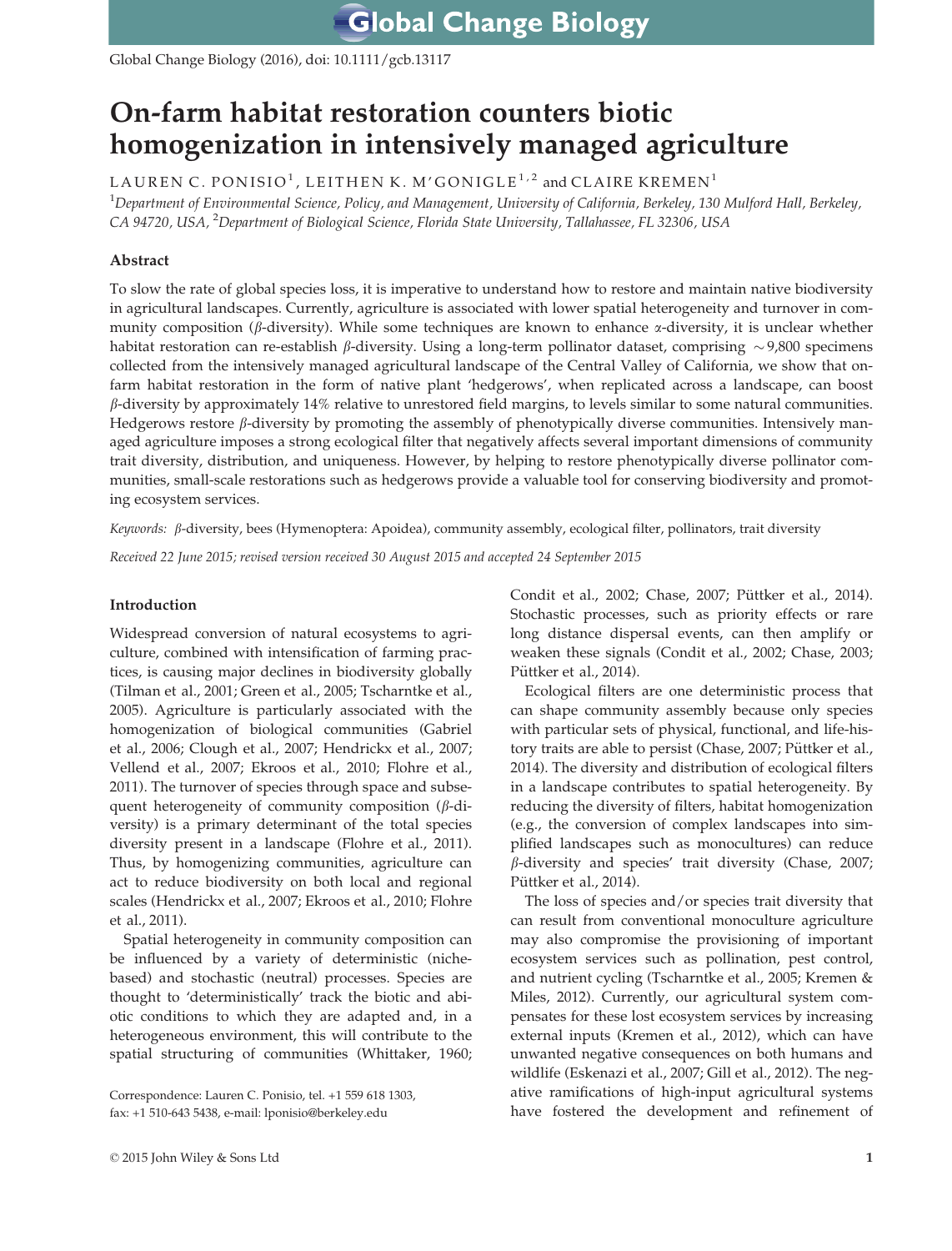agricultural techniques that minimize external inputs by utilizing and regenerating ecosystem services (Kremen & Miles, 2012; Kremen et al., 2012). Through local and landscape-scale diversification of crops and habitat, these techniques seek to promote biological interactions that lead to better provisioning of ecosystem services. Such systems also support higher local biodiversity (Hole et al., 2005; Gabriel et al., 2013; Gonthier et al., 2014; Tuck et al., 2014) and spatial heterogeneity in community composition (Gabriel et al., 2006; Clough et al., 2007) than conventional monoculture agriculture. Particularly, techniques that foster landscape-level diversification by maintaining or restoring fragments of natural habitat have been shown to be effective in supporting greater numbers of species and the ecosystem services that they provide (Ricketts et al., 2008; Garibaldi et al., 2011; Kennedy et al., 2013) while also increasing community level  $\beta$ -diversity (Kehinde & Samways, 2014). However, if landscape diversification reduces yields, it may lead to further extensification, harming biodiversity (land-sparing argument Ref. Phalan et al., 2011). Recent work suggests that land-sparing arguments promoting intensive, simplified agriculture are over-simplified (Kremen, 2015), because such forms of agriculture often also lead to extensification (Meyfroidt et al., 2014).

In the most simplified agricultural areas, natural habitat is nearly nonexistent. In some cases, farmers have adopted the habitat restoration technique by planting strips of native plants along farm edges (hedgerows) to help diversify the landscape, without removing arable land from production. Hedgerows have been shown to support higher diversity and abundance of various ecosystem service providers, including beneficial insects, and birds (Hinsley & Bellamy, 2000; Bianchi et al., 2006; Hannon & Sisk, 2009; Morandin & Kremen, 2013; Morandin et al., 2014). It remains unclear, however, whether they mimic natural habitat by re-creating spatially structured communities, by leading to higher  $\beta$ -diversity. In addition, communities with diverse traits can provide higher quality and more stable ecosystem services (Klein et al., 2009). Thus, if hedgerows maintain the spatial heterogeneity of communities at different hedgerows by supporting species with a diversity of traits, they may promote the provisioning of ecosystem services such as pollination in agricultural areas (Klein et al., 2009). Understanding whether simple restoration interventions such as hedgerows can counter biotic homogenization when replicated across a landscape will be critical in assessing their value for ecosystem service provision and biodiversity conservation.

Focusing on pollinators, key ecosystem service providers (Klein et al., 2007), here we ask whether

hedgerows support more spatially rich communities with more diverse suites of species traits. We do so using a long-term dataset from the highly simplified and intensively managed agricultural landscape of California's Central Valley. We also identify which mechanisms are likely responsible for driving the spatial trends we find. Specifically, we uncover the processes leading to the observed patterns in pollinator  $\beta$ -diversity and, further, investigate whether there is evidence that pollinator species track biotic and abiotic resources. Lastly, we test whether simplified agriculture imposes an ecological filter on insect pollinators by favoring species with particular set of traits. In our study landscape, hedgerows augment the richness and abundance of pollinators (Morandin & Kremen, 2013) and the occurrence, persistence, and colonization of both resource generalists and specialists (Kremen & M'Gonigle, 2015; M'Gonigle et al., 2015), while also exporting pollinators into agricultural fields (Morandin & Kremen, 2013). Understanding whether hedgerows support spatial heterogeneity of communities is the next step toward understanding whether they can conserve biodiversity and promote the provisioning of ecosystem services in agricultural areas.

# Materials and methods

## Study sites and collection methods

We surveyed pollinators from 21 hedgerow sites and 24 unrestored control sites, located in the Central Valley of California in Yolo, Colusa, and Solano Counties (Fig. 1). This is an intensively managed agricultural area dominated by monocultures of conventional row crops, vineyards, and orchards. The monitoring sites represent a sample of field margin conditions across the northern Central Valley. Hedgerows, which consist of native, perennial, shrub, and tree plantings (Morandin & Kremen, 2013), are ca. 3–6 m wide and approximately 350 m long and border large (ca. 30-hectare) crop fields. They are typically planted along field margins where they do not remove valuable land from production. Hedgerows differ in age from newly established, 'maturing' (1–10 years postplanting) to 'mature' (established >10 years ago). By investigating hedgerows at different stages of maturity, we can determine whether the effects of hedgerows on  $\beta$ -diversity accumulate with hedgerow maturation. We also monitored unrestored control sites which are weedy edges that represent a variety of relatively unmanaged field edges found in the region. Control sites were selected to match conditions surrounding the hedgerow sites. For each hedgerow, we selected 1–2 unrestored controls adjacent to the same crop type (row, orchard, pasture, or vineyard), within the same landscape context. The crop fields adjacent to hedgerows and controls were similarly managed as intensive, high-input monocultures. The mean distance between monitoring sites was 15 km, and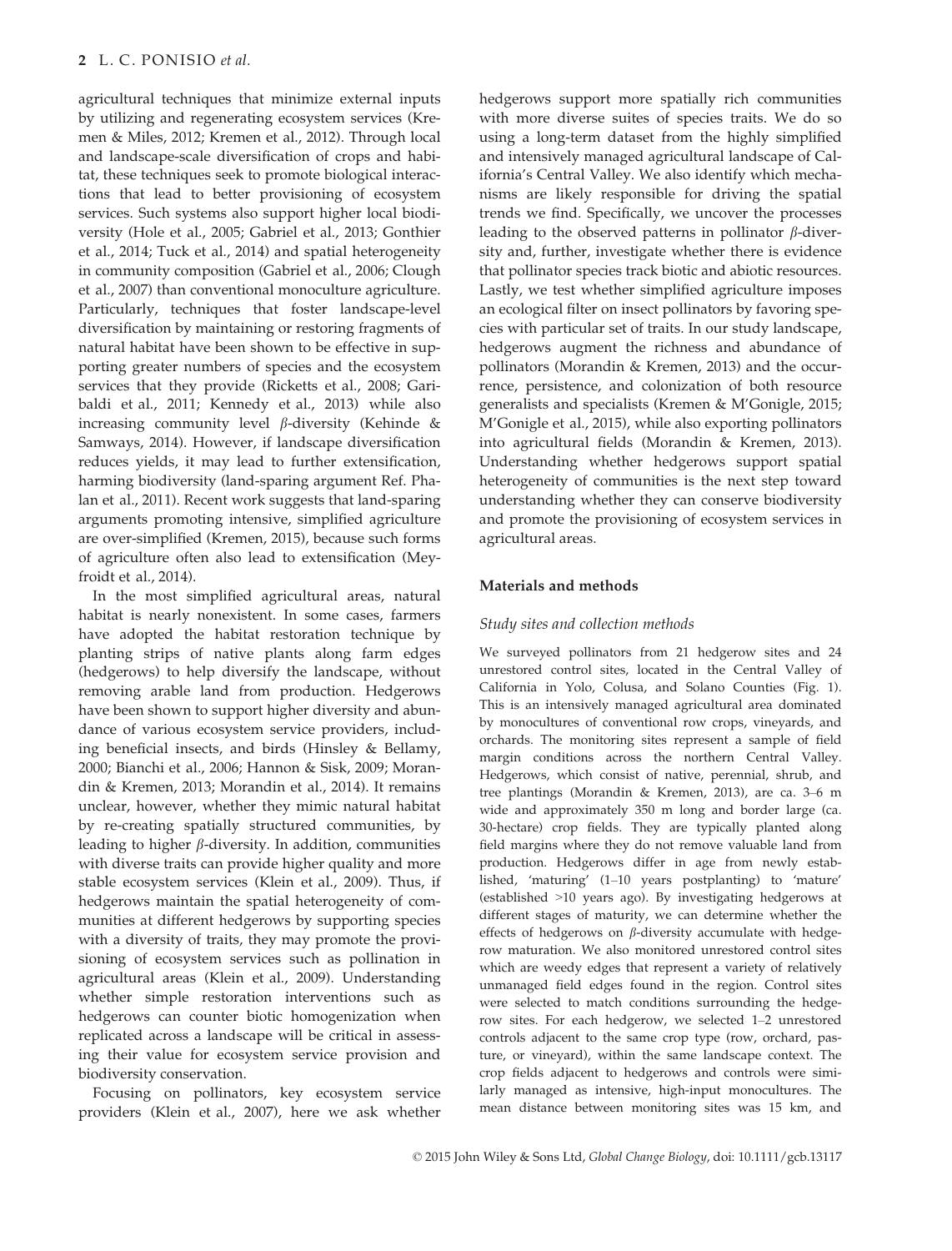

Fig. 1 Location of hedgerow and unrestored control sites in California (inset) and surrounding landcover. Pie charts represent the selected trait makeup of species found only at controls (top) or hedgerows (bottom). The left pie charts represent the nest location of the species, and the right charts depict the nest construction behavior.

the minimum distance between sites of the same type sampled in the same year was 2 km. The entire area surveyed spanned almost 300 km2.

We sampled pollinator communities between April and August each year from 2007 through 2013 (Tables S1 and S2). Sites were sampled between two and five times per year (Tables S1 and S2).

In each round of sampling, the order in which sites were sampled was randomized. Surveys were conducted under sunny conditions when the temperature was above  $21^{\circ}$ C and wind speed was below 2.5 m  $s^{-1}$ . Flower visitors to plants in hedgerows and unrestored controls were netted for 1 h of active search time (the timer was paused when handling specimens). All insect flower visitors that touched the reproductive parts of the flower were collected; however, here we focus only on wild bees, the most abundant and effective pollinators in the system (C. Kremen, A. Klein, and L. Morandin, unpublished data). Bee specimens were identified to species (or morpho-species for some bee specimens in the genera Nomada and Sphecodes) by expert taxonomists.

Surveys of the biotic and abiotic conditions were also conducted at each site throughout the flight seasons of the pollinators. At each site, each flowering plant in 50, one meter quadrats along the length of the hedgerow or control site was identified to species or morpho-species. The abundance of each plant species was estimated as the mean number of quadrats a species was present in, each year. In addition, in 2011 and 2012, we used the same quadrats to evaluate the

physical characteristics of the site including the amount of vegetative cover and uncultivated, bare ground.

#### Diversity estimates and statistical analysis

To estimate the species turnover between sites of the same type (i.e., unrestored controls, maturing hedgerows, or mature hedgerows), we used the variance in community composition as a measure of  $\beta$ -diversity (i.e., multivariate dispersion, see Section for details, 2,3). To calculate this metric, we first calculated the pairwise dissimilarity between sites within each year of the dataset using a dissimilarity estimator that incorporates species abundances, while also accounting for unobserved species (Chao et al., 2005).

Dissimilarity estimates can be affected by the total number of species and individuals sampled at a site (Chase et al., 2011; Kraft et al., 2011). For example, sampling from a fixed species pool, the probability that two sites do not share any species is higher when there are few individuals at those sites. Confounding sampling effects and species turnover can yield misleading results (Chase et al., 2011; Kraft et al., 2011). By extending the method described by (Chase et al., 2011) to include estimates of species' abundances, we used null models to estimate the deviation of the observed dissimilarity from that which would be expected under a completely random community assembly process (see Section for details). With the corrected dissimilarity values, we then calculated the multivariate dispersion of communities as the variability in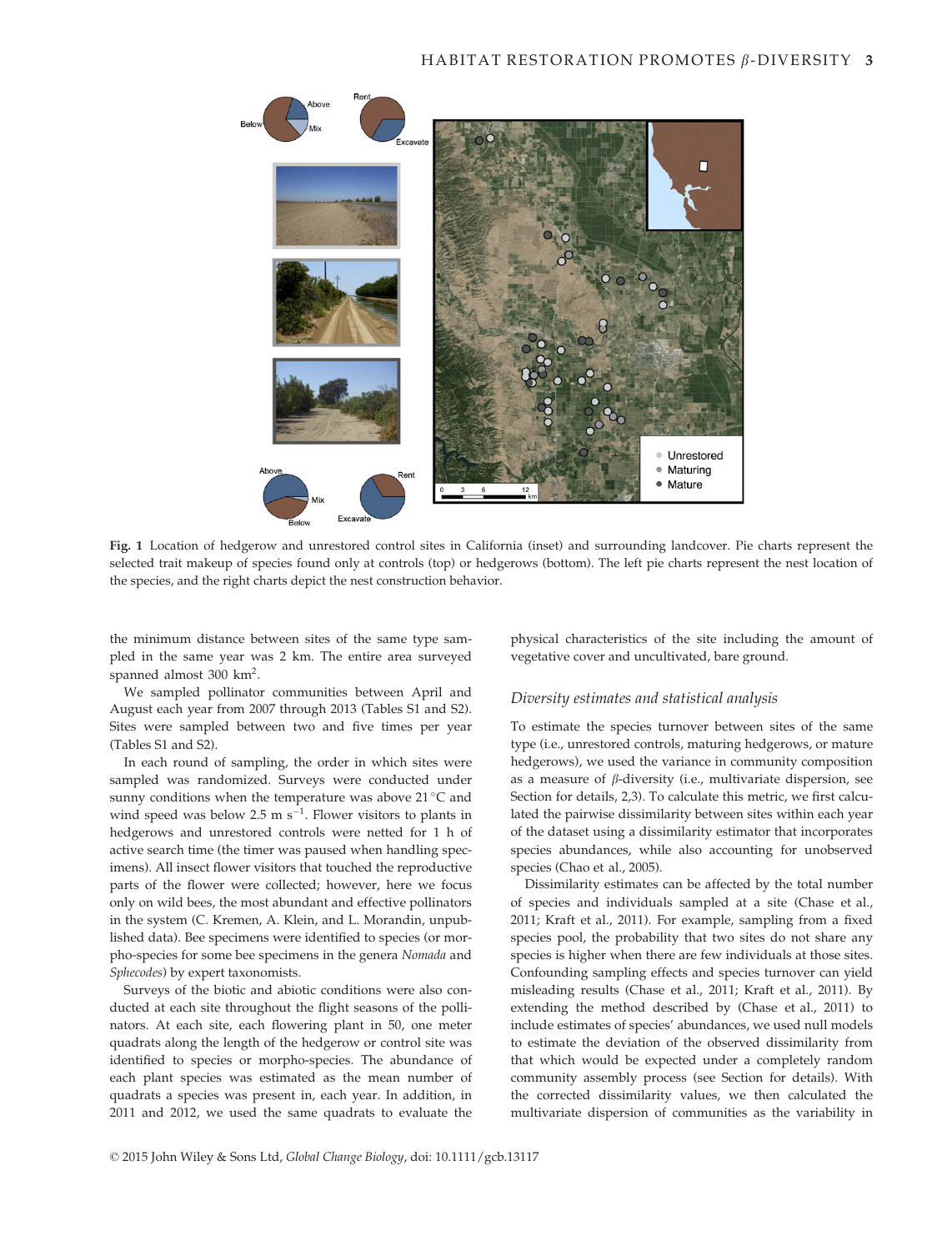species composition within a site type (see Section for details, Anderson et al., 2011).

To investigate effects of site type, the  $\beta$ -diversity estimates were used as the response variable in a linear mixed model with site type (unrestored control, maturing hedgerow, mature hedgerow) as an explanatory variable along with random effects for both year and site (Bates et al., 2014; Kuznetsova et al., 2014). All analyses were conducted in R, version 3.1.1 (R Core Team, 2014).

#### Sources of  $\beta$ -diversity

We next assessed which spatial pattern was most responsible for maintaining  $\beta$ -diversity within each site type in our landscape. Communities that turnover in species composition across space (i.e., those that exhibit  $\beta$ -diversity) are thought to arise via two processes: (i) species replacement and (ii) predictable species loss/gain (Gaston & Blackburn, 2000; Baselga, 2012). In the latter case, species-poor sites will often be subsets of species-rich sites, and thus, communities should exhibit some degree of nestedness. Such a pattern might occur when, for example, species assemble along a resource gradient (Baselga, 2012). In contrast, species replacement should lead to communities that turnover in composition via substitution of species. This pattern could result when species track their preferred resource or, somewhat randomly via colonization and priority effects. Unlike species loss/gain, these communities would not be expected to exhibit any patterns in nestedness. Thus, to identify which of these two scenarios best describes the patterns in the landscape within each year, we determined whether our communities were significantly nested (Almeida-Neto et al., 2012). We used the index NODF to measure nestedness (Ulrich & Gotelli, 2007; Almeida-Neto et al., 2012).

To further uncover the processes contributing to spatial heterogeneity, we asked whether the dissimilarity between pollinator communities within and between site types was related to the geographic distance between sites. To do this, we compared the pollinator community dissimilarity matrix to the geographic distance between sites using Mantel tests. To assess the significance of the correlation, we permuted dissimilarity values among sites within each year to maintain the hierarchy of the data.

We also looked for evidence that pollinator communities track resources across the landscape. One important such resource is floral hosts; if the majority of the pollinators track specific floral resources, differences in floral community composition between sites should generate corresponding differences in pollinator communities. To test this, we used Mantel tests to compare the pollinator community dissimilarity matrix to an analogous dissimilarity matrix for flowering plant species within and between site types. As we did for the bee community, we used an abundance-based measure to estimate the dissimilarity of the floral communities (Chao et al., 2005).

Rather than tracking particular flowering plant species, bees may track floral resources generally. Therefore, we also characterized floral communities according to their species richness, diversity, and total floral abundance, all proxies for floral resource availability. We then used a Gower dissimilarity measure to characterize the changes in the floral resources between sites and then compared that to the pollinator community, again using Mantel tests to look for associations between and within site types.

Lastly, both abiotic conditions and resources may affect which pollinator species are present. Bee species vary considerably in their nesting habits, and therefore, the availability of specific nesting materials may influence which species are able to occupy an area (Potts et al., 2005; Sardinas & Kremen, 2014). To examine this, we characterized the nesting resources at each site. Specifically, we measured the mean and variability of the amount bare ground, dead wood, hollow stems, cracks in the soil, and vegetation cover (Potts et al., 2005). We used Mantel tests to correlate pollinator community turnover with differences in the physical characteristics of sites, between and within site types, estimated using Gower dissimilarity.

### Community traits

We determined whether agricultural areas act as an ecological filter on pollinator groups by comparing the trait distributions of pollinators found at unrestored controls to those found at hedgerows. Our unrestored control sites comprise a variety of unmanaged crop field edges and, therefore, represent the dominant conditions in our landscape. Consequently, the species visiting these sites are those that are likely present in the landscape prior to any restoration.

To characterize the trait diversity of the bee communities, we computed three metrics that capture diversity, uniqueness, and distribution of trait values in the community: trait dispersion, divergence, and evenness (Villéger et al., 2008; Schleuter et al., 2010). Trait dispersion is a measure of trait diversity, corrected for species richness (Schleuter et al., 2010); trait divergence measures how species abundances are distributed within the trait space (i.e., a measure of trait uniqueness, Villéger et al., 2008); trait evenness measures the regularity with which traits are distributed across trait space, accounting for abundance (Villéger et al., 2008). In combination, these metrics provide a relatively complete overview of the different aspects of species trait diversity (Villéger et al., 2008; Schleuter et al., 2010).

Selection of appropriate characters is essential to the characterization of the community's distribution and diversity of traits (Villéger et al., 2008). We selected resource capture and use traits that collectively influence the distribution of bee species as pollinators over space and time (Kremen & M'Gonigle, 2015) including resource specialization (quantitative,  $d'$ ; Blüthgen et al., 2006), body size (quantitative, inter-tegular span, mm, Cane, 1987) sociality (categorical: eusocial, solitary, cleptoparasitic), nest location (categorical: aboveground, belowground or mix), and nest construction (categorical: excavate or rent; Williams et al., 2010) as described in more detail in Kremen & M'Gonigle (2015). Each trait has the same weight in trait diversity metric estimation (Villéger et al., 2008; Schleuter et al., 2010). Pollinator specialization was calculated using plant–pollinator interaction observations from a more extensive dataset from Yolo County (18 000 interaction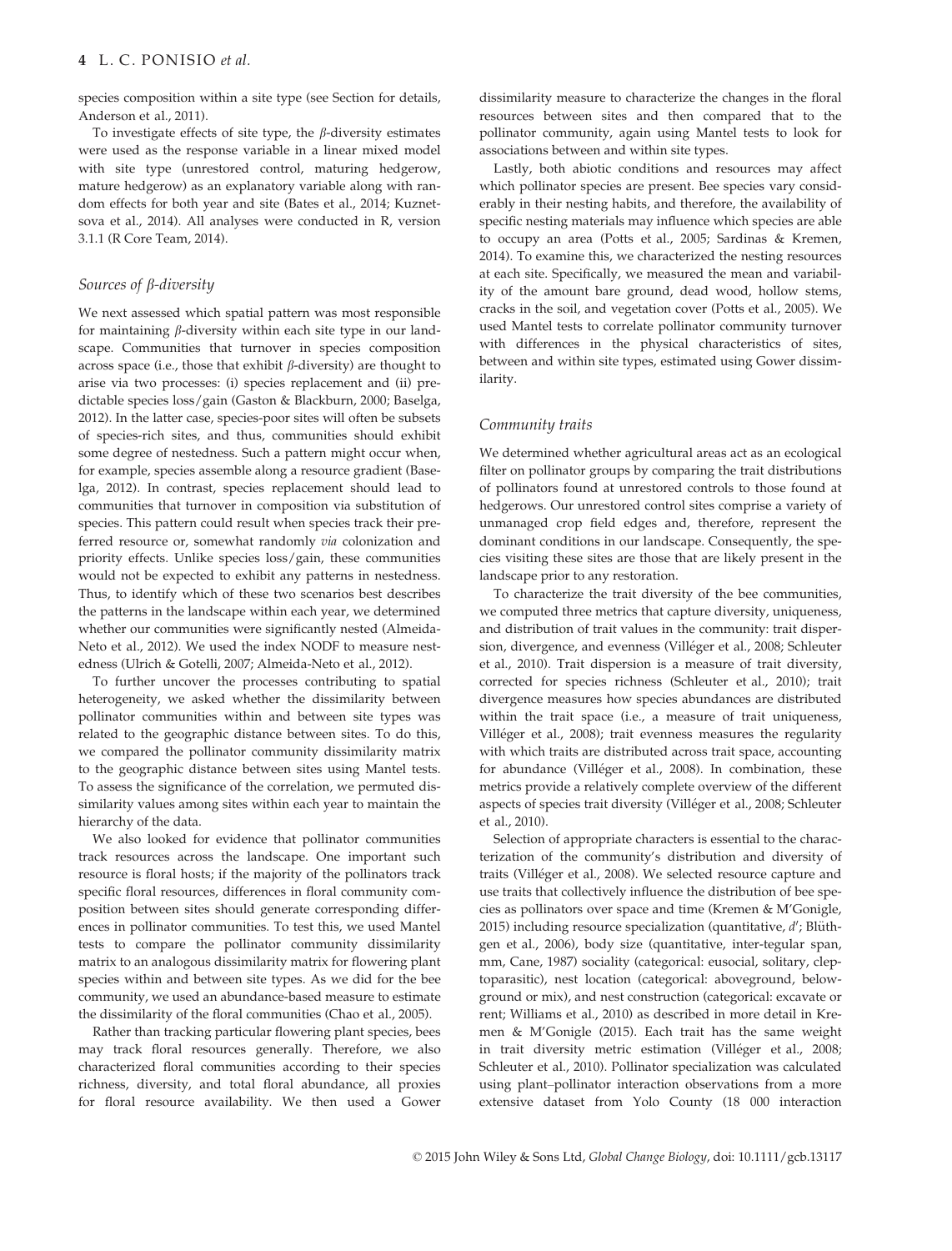records) that included both the data included in this study and additional data from sites where we collected flower visitors using the same methods (M'Gonigle et al., 2015). The specialization metric measures the deviation of the observed interaction frequency between a plant and pollinator from a null expectation where all partners interact in proportion to their abundances (Blüthgen et al., 2006). It ranges from 0 for generalist species to 1 for specialist species. To determine whether trait evenness, dispersion, and divergence differed between controls and hedgerows at different stages of maturation, we used the trait diversity metrics as response variables in linear mixed models with site type as a fixed effect and year and site as random effects (Bates et al., 2014; Kuznetsova et al., 2014).

If agriculture creates an ecological filter, the trait composition of agricultural bee communities should differ from that of a community that was randomly assembled from a shared meta-community. To test whether agriculture constitutes an ecological filter, we compared the observed trait values with the distribution of traits of randomly assembled communities. Because species richness differs between hedgerow and control sites (Morandin & Kremen, 2013) and furthermore, because differences in species richness may constrain the observed trait values and trait diversity (e.g., if only one species was observed, the trait diversity will always be zero), we randomly assembled communities of the same species richness as the observed communities. For quantitative traits, we focused on the mean trait value at a site weighted by abundance, and for categorical traits, we calculated the mean Simpson's diversity of traits (finite sample formulation). To generate the randomized communities, we shuffled the species between sites while maintaining the species richness and the number of occurrences of a species within each year. We then re-calculated the mean trait value and Simpson's diversity of traits for 9999 randomly assembled communities (Schleuter et al., 2010). Lastly, to calculate the probability of the observed trait value given a random assembly process, we computed the fraction of randomly assembled communities that had trait values greater than or equal to that of our observed community. For a given trait, if that probability was <0.025% (two-tailed test), we concluded that site type exerted an ecological filter on that trait.

To complement the previous analysis, we also asked whether the trait diversity and Simpson's diversity of traits was significantly different between hedgerows and unrestored controls. We compared the mean trait value or Simpson's diversity across site types using linear mixed models, with site status as an explanatory variable and site and year as random effects, as before (Bates et al., 2014; Kuznetsova et al., 2014).

Lastly, we asked whether the pollinator composition of communities supported by between hedgerows and unrestored controls differed using a permutational multivariate analysis of variance (PERMANOVA) (Anderson & Walsh, 2013). When comparing community composition, PERMANO-VAs can be too liberal when the experimental design is unbalanced and the multivariate dispersions are heterogeneous because it is testing multiple hypotheses simultaneously (Anderson & Walsh, 2013). As the number of sites was nearly

equal for hedgerows and controls within but not between years, we compared the community composition within each year.

## Results

Over seven years and 545 samples, we collected and identified 9898 wild bees comprising 114 species. The species came from five families and 30 bee genera. Most species occurred infrequently in the landscape: nearly 20% of species were observed two or fewer times.

We found that  $\beta$ -diversity was higher in mature hedgerows than unrestored controls (estimate for the difference between mature hedgerows and controls,  $\pm$ standard error of the estimate,  $0.134\pm0.045$ , P-value = 0.005, Fig. 2).  $\beta$ -diversity across maturing hedgerow sites was not, however, significantly different from that for control sites. These findings were robust to our use of different methods when generating the randomly assembled communities that we used to account for the expected  $\beta$ -diversity given the observed differences in the number of individuals and species (compare Fig. 2 and Fig. S3). We found that pollinator communities were not significantly nested, except for a single year and site type (Table 1), suggesting that species replacement, rather than species loss/gain, was the primary determinant of spatial heterogeneity in species composition for each site type.

Dissimilarity of pollinator communities at unrestored sites and between all site types was significantly correlated with the geographic distance (Fig. S1, Table 2). In addition, we found that the bee community dissimilarity was significantly correlated with the floral community dissimilarity between site types (Fig. S1, Table 2). The bee community was also significantly correlated



Fig. 2 Mature hedgerows support significantly higher corrected  $\beta$ -diversity than maturing hedgerows and unrestored controls. Corrected  $\beta$ -diversity values represent the dispersion of site community composition to the centroid of each site type. Boxplots represent medians (black horizontal line) first and third quartiles (box perimeter) and extremes (whiskers).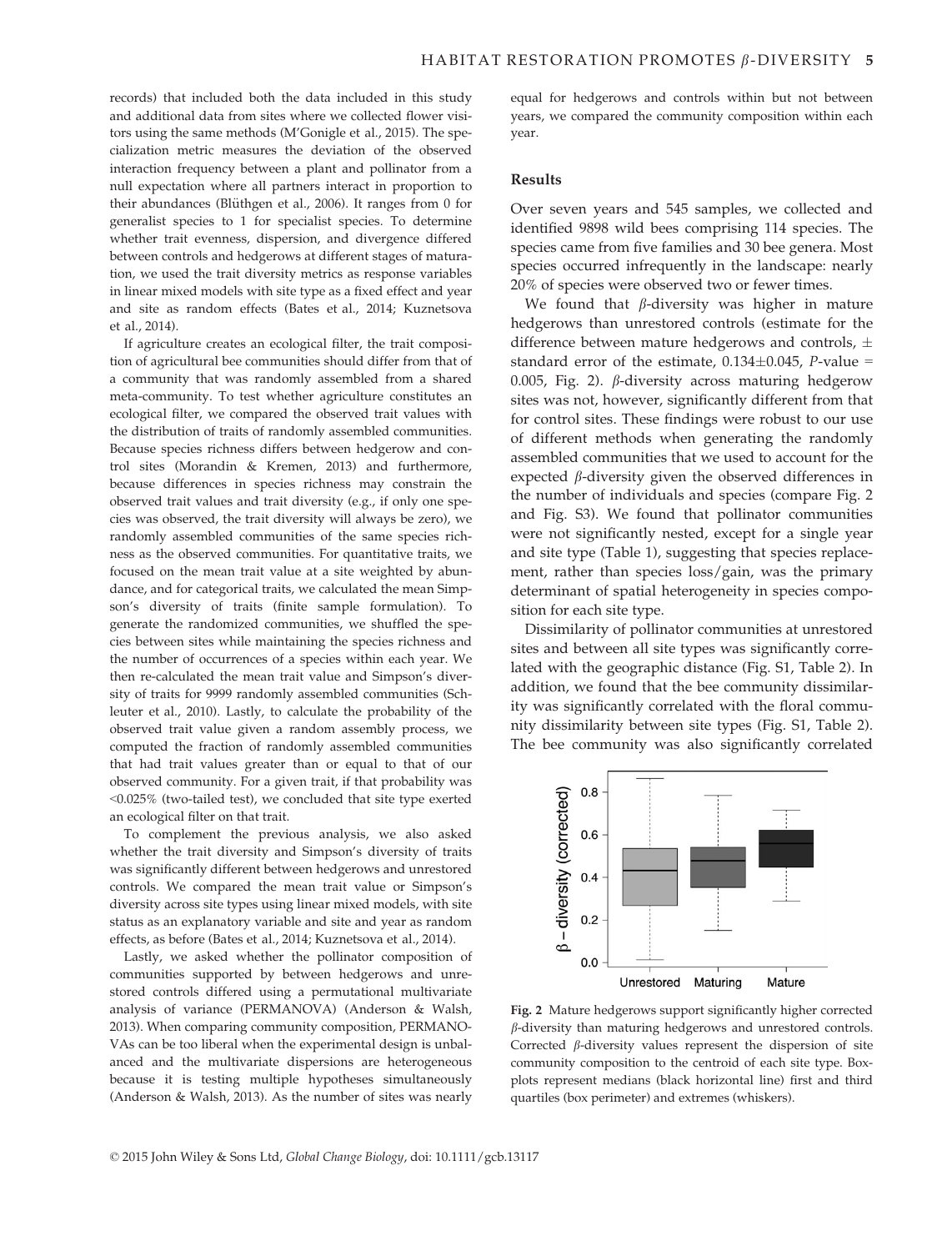## 6 L. C. PONISIO et al.

Table 1 The nestedness of pollinator communities, by year, for each site type. The z-scores were calculated by generating 9999 null communities, subtracting the mean of the calculated nestedness from the observed nestedness, and dividing by the standard deviation of the nestedness (Ulrich & Gotelli, 2007). Empirical P-values were calculated as the probability that the nestedness of the null communities was equal to or greater than the observed community nestedness. Pollinator communities were significantly nested only in 2013 for the unrestored site type

|                    | Year | z-Score  | $P$ -value |
|--------------------|------|----------|------------|
| Unrestored control | 2007 | $-2.357$ | 0.971      |
|                    | 2008 | 0.403    | 0.369      |
|                    | 2009 | 0.766    | 0.23       |
|                    | 2010 | 2.864    | 0.019      |
|                    | 2011 | $-0.787$ | 0.78       |
|                    | 2012 | $-0.314$ | 0.607      |
|                    | 2013 | 3.634    | $0.001***$ |
| Maturing hedgerow  | 2009 | $-0.391$ | 0.644      |
|                    | 2011 | 1.617    | 0.059      |
|                    | 2012 | 1.062    | 0.153      |
|                    | 2013 | $-1.55$  | 0.957      |
| Mature hedgerow    | 2009 | $-1.15$  | 0.892      |
|                    | 2010 | $-0.788$ | 0.769      |
|                    | 2011 | $-0.785$ | 0.781      |
|                    | 2012 | 0.524    | 0.287      |
|                    | 2013 | $-0.786$ | 0.79       |

Symbols denote significance, with \*\*\* indicating 0.001.

with the floral community at mature hedgerows and controls, although the strength of the association at controls was weak (Table 2). Thus, the dissimilarity of floral communities between sites predicts the dissimilarity of the pollinator communities within mature hedgerows, while geographic distance more strongly structures the compositional turnover in controls. Maturing hedgerows may still be undergoing community assembly, and therefore, pollinator communities do not significantly respond to floral communities. The bee community was not correlated with floral or nesting resources, however (Fig. S1, Table 2).

Mature hedgerows positively affected each of the three trait diversity metrics compared to unrestored controls (estimate for the difference between mature hedgerows and controls, evenness:  $0.100 \pm 0.0366$ ,  $P = 0.009$ ; dispersion:  $0.0759 \pm 0.023$ ,  $P = 0.002$ ; divergence:  $0.100 \pm 0.0367$ ,  $P = 0.009$ , Fig. 3). Compared to control sites, mature hedgerows therefore better support individuals with unique traits, as well as a greater diversity of trait values that are more evenly distributed across trait space. The trait diversity supported by maturing hedgerows, however, was not significantly different from controls.

|                       | Geographic distance |         | Floral community                              |            | Floral resources   |         | Nesting resources  |         |
|-----------------------|---------------------|---------|-----------------------------------------------|------------|--------------------|---------|--------------------|---------|
|                       | Mantel statistic r  | P-value | Mantel statistic r                            | P-value    | Mantel statistic r | P-value | Mantel statistic r | P-value |
| Across all site types | 0.029               | $02*$   | 0.134                                         | 0.0003***  | $-0.002$           | 0.588   | 0.139              | 0.159   |
| Unrestored controls   | 0.076               | .003**  |                                               | $0.019*$   | 0.024              | 0.156   | 0.063              | 0.286   |
| Maturing hedgerows    | 0.03                | 205     | $\begin{array}{c} 0.085 \\ 0.011 \end{array}$ | 0.373      | $-0.061$           | 1.697   | $-0.042$           | 0.517   |
| Mature hedgerows      | $-0.011$            | ,298    | 0.187                                         | $0.004***$ | $-0.035$           | 0.738   | $-0.619$           | 0.979   |

Symbols denote significance, with  $*$ ,  $*$ , and  $*$  indicating 0.05, 0.01 and 0.001, respectively. symbols denote significance, with \*, \*\*, and \*\*\* indicating 0.05, 0.01 and 0.001, respectively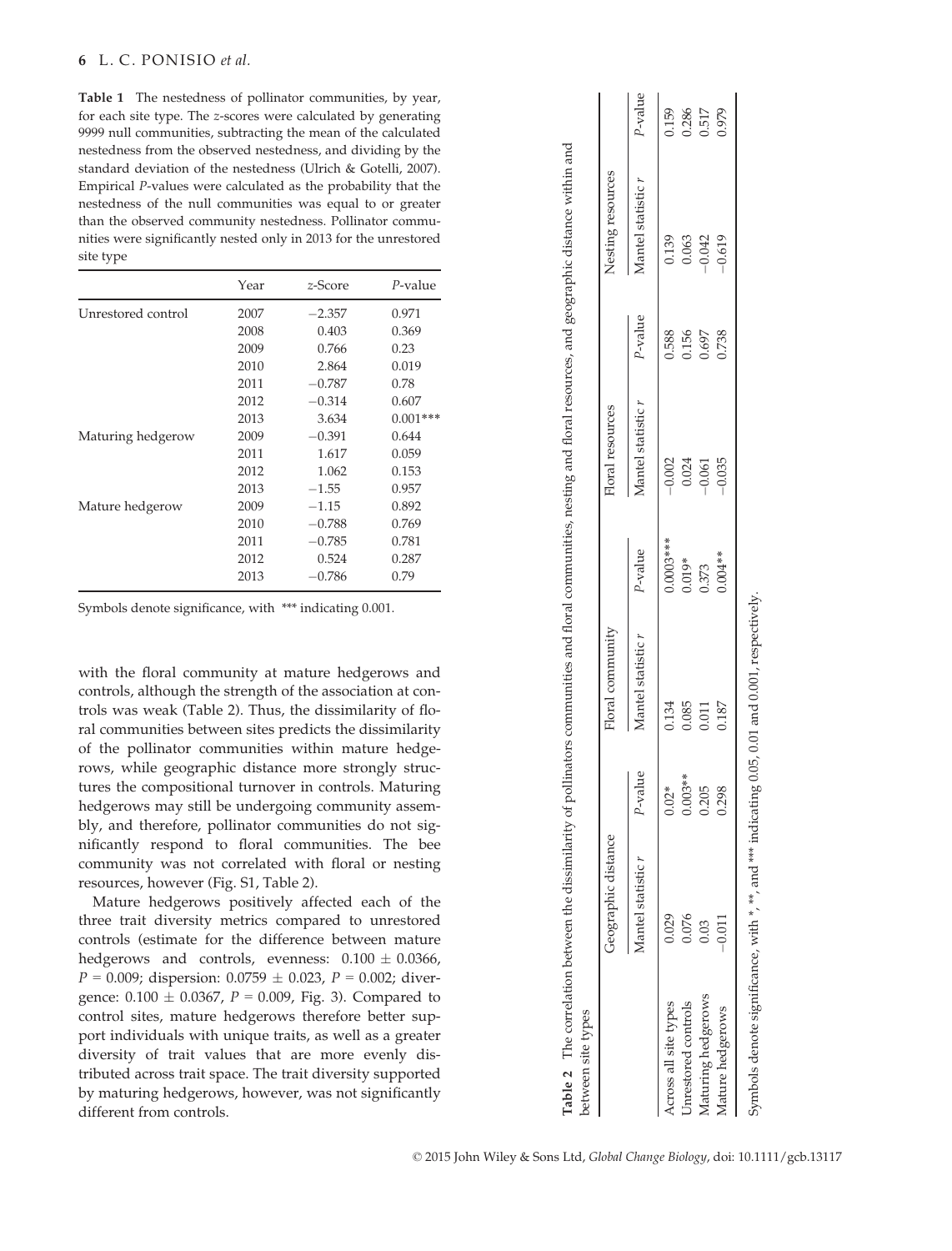Examining each trait individually, we also found evidence that only species characterized by particular trait values are found in unrestored, agricultural areas. We found that, compared to randomly assembled communities, control sites exhibited significantly lower trait values for floral specialization and body size, and lower diversity than expected for each categorical trait except sociality (Fig. 4) suggesting that the species that visit or inhabit unrestored controls comprise only a subset of the available species pool. Mature and maturing sites had trait values expected by randomly assembled communities. Similarly, the linear mixed models indicated



Fig. 3 The evenness, divergence, and dispersion of the pollinator traits for communities at control sites, maturing hedgerows, and mature hedgerows. Pollinator communities at mature hedgerows had significantly higher values for all metrics. Relative to the range of trait values in the landscape, mature hedgerows had 12% higher evenness, 15% higher divergence, and 21% higher dispersion than unrestored controls.

that, compared to bee communities occupying unrestored controls, bee communities at both mature and maturing hedgerow sites were comprised of species that are significantly larger (estimate for the difference between controls and mature  $0.278 \pm 0.080$ ,  $P = 0.001$ ; controls and maturing:  $0.223 \pm 0.092$ ,  $P = 0.02$ ) and more specialized (controls and mature:  $0.048 \pm 0.013$ ,  $P = 0.0004$ ; controls and maturing:  $0.058 \pm 0.015$  $P = 0.0003$ , Figs 4 and S4). Bees at hedgerows also exhibited more diversity in nesting locations and nest construction behaviors (nest location diversity, estimate for the difference between controls and mature:  $0.137 \pm 0.057$ ,  $P = 0.022$ , controls and maturing:  $0.172 \pm 0.067$ ,  $P = 0.014$ ; nest construction trait diversity, controls and mature:  $0.121 \pm 0.051$ ,  $P = 0.02$ , controls and maturing:  $0.158 \pm 0.060$ ,  $P = 0.012$ , Figs 4 and S4). Sociality diversity was not significantly different between site types.

Although the trait diversity at hedgerows and unrestored controls differed significantly, the composition of communities did not significantly differ between controls and hedgerows (Table S4, Fig. S2).

## Discussion

We have shown that on-farm restorations in the form of hedgerows, when replicated across a landscape, can promote the assembly of spatially heterogeneous and phenotypically diverse pollinator communities in intensively managed and simplified agriculture. Such restorations may thus help to slow or even reverse the biotic homogenization that is characteristic of such landscapes. Without hedgerows, intensive and simplified agriculture imposed a strong ecological filter that eroded patterns of spatial structuring between communities and diminished almost every aspect of community trait diversity and distribution that we investigated. This ecological filter affected a variety of phenotypic traits including nesting habits and also selected for smaller, less specialized bees. In concordance with a number of other studies conducted across a wide variety of taxa, we found that, by homogenizing communities, agriculture has the potential to affect the distribution of species over large scales (Gabriel et al., 2006; Hendrickx et al., 2007; Ekroos et al., 2010; Flohre et al., 2011).

Loss of such diversity may impact the functioning and resilience of natural systems which could have profound implications for humans and wildlife. The provisioning of ecosystem services, such as pollination, requires a stable and diverse community of wild bees (Kremen, 2005; Klein et al., 2009). These pollination services are critical both in natural communities and economically: 87% of all flowering plant species and 75%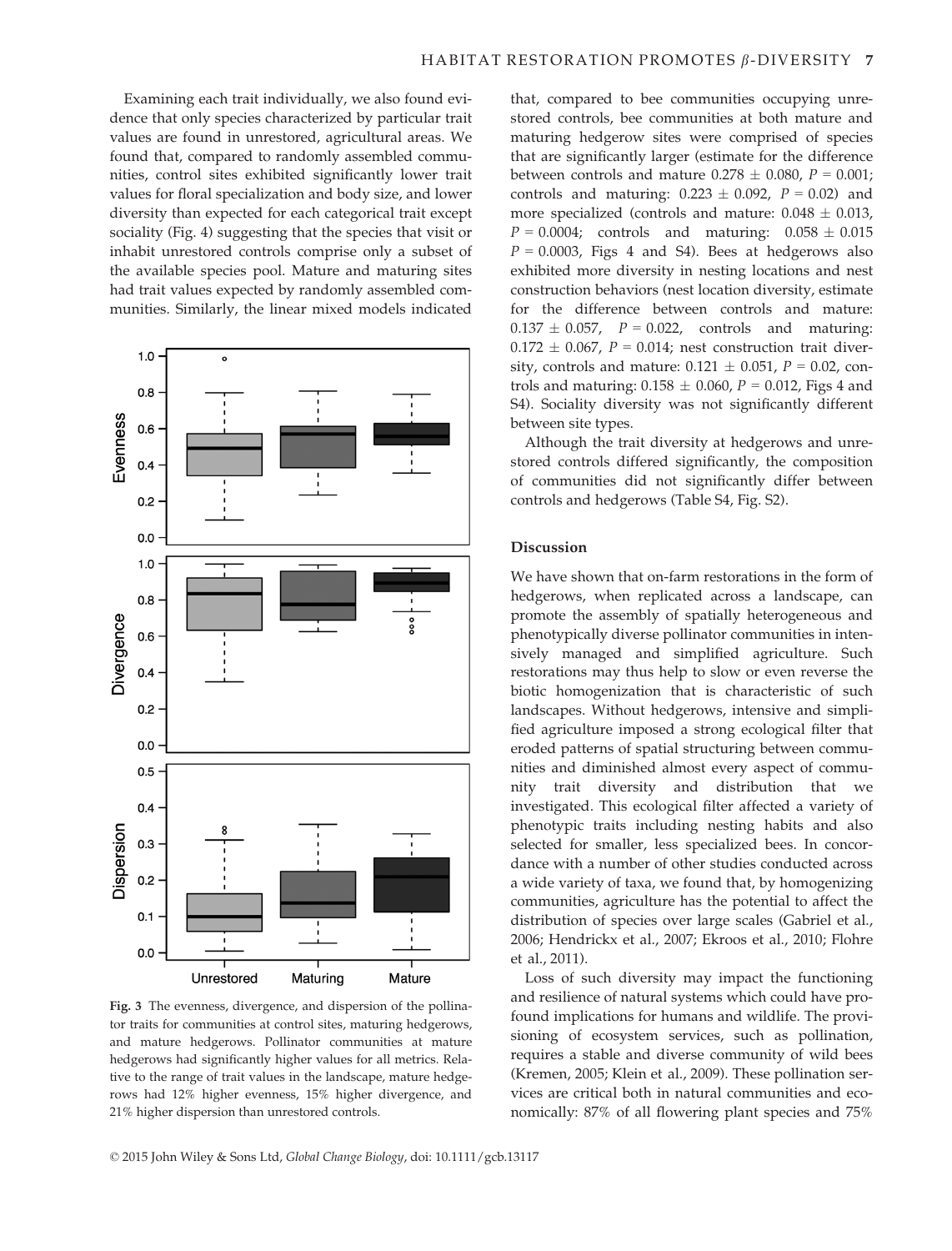

Fig. 4 The mean trait value (top panel) and trait diversity (bottom panel) of pollinator communities at different site types. The solid lines are the observed trait values, and the shaded curves are trait distributions for randomly assembled communities with the same species richness as the observed communities for each site type. The unrestored controls had significantly lower ( $P < 0.025$ ) trait values and diversity than expected for a randomly assembled community for all trait groups except sociality diversity. In the context of the range of trait values observed in the study landscape, mature hedgerows had 21% higher specialization than controls, 16% larger bees, 12% more nest location diversity, and 11% more nest construction diversity.

of crop species depend to some extent on animal pollinators in order to produce fruits or seeds (Klein et al., 2007; Ollerton et al., 2011). Animal-pollinated crops also supply a large proportion of essential nutrients to the human diet (Eilers et al., 2011; Smith et al., 2015).

Based on findings in other cropping systems, lower functional diversity, combined with the loss of key service providers, will likely negatively affect levels of pollination in both crops and wild plant populations (Hoehn et al., 2008; Klein et al., 2009; Brittain et al., 2013). In addition, by reducing the size of the species pool, simplified agriculture may impact the stability of services (Winfree & Kremen, 2009) and thus the reliability and predictability of plant reproduction and crop yields (Garibaldi et al., 2011; Garibaldi et al., 2013). Encouragingly, however, relatively small-scale restorations such as hedgerows can mitigate the homogenization caused by simplified agriculture, when replicated across landscapes. Hedgerows have also been shown to support other ecosystem services (Hinsley & Bellamy, 2000; Bianchi et al., 2006; Hannon & Sisk, 2009), so these small-scale, on-farm restoration measures may also provide an economic benefit to growers (Blaauw & Isaacs, 2014), although this is likely to be context dependent (Sardiñas & Kremen, 2015).

We have shown that, in addition to supporting a higher diversity and abundance of pollinators (Morandin & Kremen, 2013), hedgerows also support approximately 14% higher  $\beta$ -diversity and approximately 10% more trait diversity, uniqueness, and evenness than unrestored field margins. In addition, because the trait diversity of the communities differed significantly between hedgerows and unrestored controls but community composition did not, the communities at controls are likely a subset of those at hedgerows. For example, 28% of the total species pool was found only at hedgerows, whereas only 13% of species were unique to unrestored controls (Table S3). Of the species only at controls, 80% were represented by a single individual. The species only at hedgerows tended to have more specialized nesting requirements (above-ground renters), whereas those only at controls were primarily generalists (below-ground excavators, Fig. 1). Also, although the majority of the species (68%) were found at both hedgerows and unrestored controls (Table S3), species ranging from relatively rare (<10 individuals) to common (between 10 and 100 individuals) were infrequent at controls and more abundant in hedgerows (Fig. S5). Interestingly, the three species observed over 100 times, Lasioglossum incompletum, Halictus tripartitus and Halictus ligatus, all small-bodied floral and nesting resource generalists, were at similar abundances in hedgerows and unrestored controls, if not slightly more abundant in controls (Fig. S5).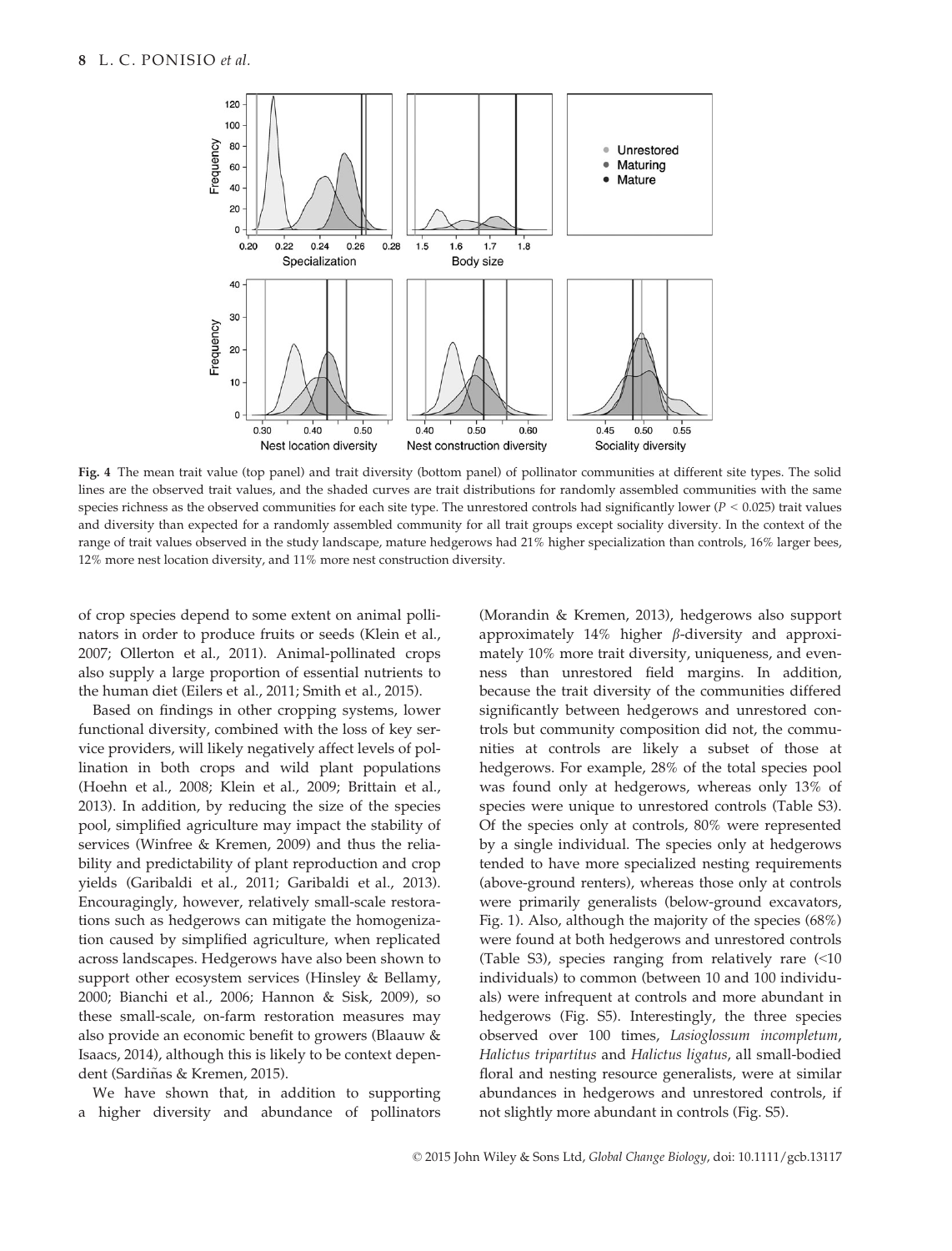Although hedgerows may help counter homogenization of pollinator communities in simplified agricultural landscapes, comparing the spatial heterogeneity they support to that which is observed in natural communities is important in assessing their overall conservation value. In remnant chaparral/oak woodland communities in the same ecoregion and adjacent to our study landscapes (Forrest et al., 2015), an average of 30% of species were not shared across sites located within 3.5–50 km of each other. The Central Valley, which was once described as 'one vast, level, even flower-bed' (Muir, 1916), has been extensively converted to agriculture, likely limiting the species pool due to local extinctions. Even so, at hedgerows an average of 15 km apart, we found between 36% and 67% of species were not shared between sites, depending on the year. Both the spatial scale and biota of our study and that of (Forrest et al., 2015) are comparable, suggesting that hedgerows are, in fact, restoring spatial heterogeneity to approximately the same range as might occur in adjacent natural systems. In addition, in the disparate landscape of the southwestern United States, a diversity hot spot for bees (Minckley et al., 1999), 61% of species were not shared across sites within 1–5 km of each other (Minckley et al., 1999). Although the species pool is richer in the southwest, the amount of species turnover at hedgerows is not unlike what is observed in that highly heterogeneous region (Minckley et al., 1999). Thus, across many aspects of biodiversity, hedgerows might provide a valuable measure for conserving biodiversity (Hinsley & Bellamy, 2000; Bianchi et al., 2006; Klein et al., 2009; Morandin & Kremen, 2013; Garibaldi et al., 2014; Kremen & M'Gonigle, 2015).

Only mature hedgerows (and not young, recently planted hedgerows) in this study supported higher trait and  $\beta$ -diversity when compared to nonrestored farm edges. Thus, the processes that lead to a buildup of spatial turnover in pollinator communities are slow and may take considerable time before observably affecting pollinator communities. However, we have recently shown that hedgerow restoration leads to increased rates of colonization and persistence of pollinators in maturing hedgerows and that this effect becomes stronger over time (M'Gonigle et al., 2015). Further, we found that maturing hedgerows differentially support more specialized species over time (Kremen & M'Gonigle, 2015). These two temporal studies on the early phases of hedgerow maturation (0–8 years post restoration) show that hedgerows begin to impact pollinator communities much earlier than 10 years. Combined, these findings suggest a possible mechanism whereby restoration might lead to increases in species turnover; as a hedgerow matures, species with a wider variety of life-history traits are better able to colonize and persist there, thus leading to the accumulation of differences in community composition between sites over time. This then leads to greater spatial heterogeneity in pollinator communities at hedgerows. Conversely, in unrestored areas, the rate of colonization and persistence is lower, particularly for species with more specialized habitat requirements, thereby creating an ecological filter that limits the total diversity and, thus, turnover that is possible.

This above-described process can be, in part, deterministic; restored and nonrestored farm edges differ fundamentally in which pollinator species are able to colonize and/or persist in them (Kremen & M'Gonigle, 2015; M'Gonigle et al., 2015). Thus, pollinators respond to the differences in the plant communities between hedgerows and controls, and the pollinator community at mature hedgerows tracks floral hosts. Interestingly, however, the pollinator communities at hedgerows that were closer to one another were not necessarily more similar than sites that were further apart. In addition, hedgerows maintain  $\beta$ -diversity in the landscape by supporting unique combinations of species, and we did not find evidence that communities at hedgerows were nested subsets of one another (Baselga, 2012). Because hedgerows are planted, the floral communities the pollinators are tracking will not necessarily be spatially structured like natural communities. In addition, bees are known to be highly spatially and temporally variable (Minckley et al., 1999; Williams et al., 2001) and thus, stochastic processes that do not result in spatial structuring are likely operating as communities assemble.

In contrast to within hedgerows, the dissimilarity of pollinators at unrestored controls responded positively to geographic distance. Because the conditions at controls are relatively uniform across space, this suggests a role for dispersal limitation in determining pollinator community composition at unrestored controls (Chase et al., 2005). In addition, the number of shared species between hedgerows and controls was also positively related to distance (Table 2), suggesting the communities at controls may be influenced by landscape context such as the presence of nearby hedgerows. Hedgerows may therefore represent a source of bee diversity in the landscape.

Here we focus on the effects of hedgerows on  $\beta$ -diversity, but there are likely other contributions to spatial heterogeneity in our landscape. There are a number of crops that provide floral resources to pollinators in our area, including mass-flowering sunflower, melons, and almonds (Kremen et al., 2002; Greenleaf & Kremen, 2006; Klein et al., 2012). Different crops attract different pollinators (Winfree et al., 2008) and thus may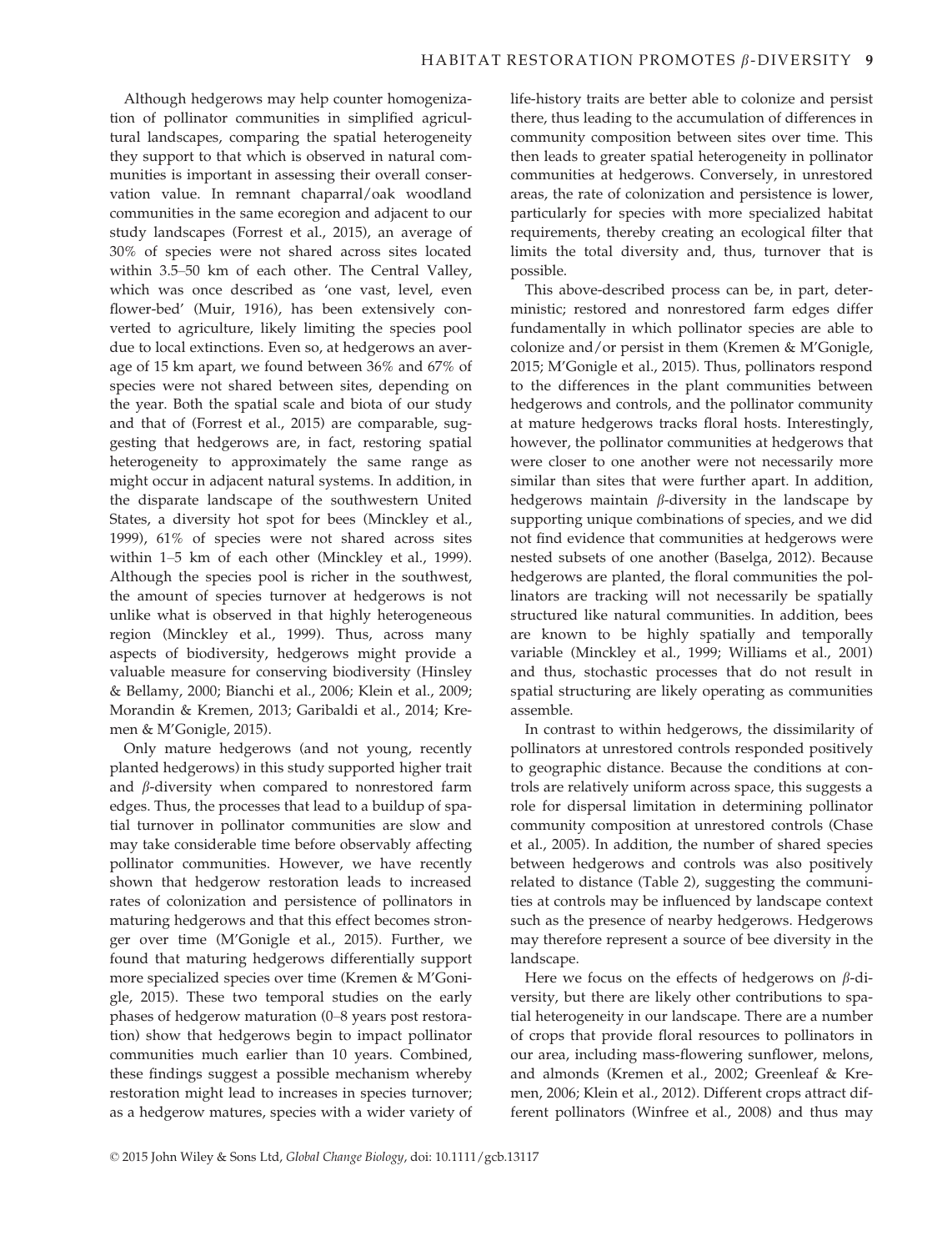### 10 L. C. PONISIO et al.

affect the spatial heterogeneity of communities. In addition, some crops might also pull resident species from the hedgerows (Sardiñas & Kremen, 2015), while others may attract species that may subsequently colonize hedgerows (Kovács-Hostyánszki et al., 2013). Differences in adjacent crops between hedgerows and unrestored controls thus may add noise to the underlying signal of  $\beta$ -diversity. However, because hedgerows and controls are matched for crop type, while there may be a contribution of crop type on  $\beta$ -diversity, it should be a random one affecting hedgerows and controls simultaneously.

To achieve sustainable food production while protecting biodiversity, we need to grow food in a manner that protects, utilizes, and regenerates ecosystem services, rather than replacing them (Kremen & Miles, 2012; Kremen et al., 2012; Kremen, 2015). Diversification practices such as installing hedgerows, when replicated across a landscape, may provide a promising mechanism for conserving and restoring ecosystem services and biodiversity in working landscapes while potentially improving pollination and crop yields (Blaauw & Isaacs, 2014; Garibaldi et al., 2014).

#### Acknowledgements

We would like to thank Marti Anderson, Perry de Valpine, David Ackerley, and two anonymous reviewers for their invaluable discussions and comments. We thank the growers and land owners that allowed us to work on their property. We also appreciate the identification assistance of expert taxonomists Robbin Thorp and Jason Gibbs. This work was supported by funding from the Army Research Office (W911NF-11-1- 0361 to CK), the Natural Resources Conservation Service (CIG-69-3A75-12-253, CIG-69-3A75-9-142, CIG-68-9104-6-101, and WLF-69-7482-6-277 to The Xerces Society), the National Science Foundation (DEB-0919128 to CK), The U.S. Department of Agriculture (USDA-NIFA 2012-51181-20105 to Michigan State University). Funding for LCP was provided by an NSF Graduate Research Fellowship and the USDA NIFA Graduate Fellowship and for LKM by an NSERC Postdoctoral Fellowship.

#### Author contributions

CK designed the study; LKM, LCP, and CK collected data; LCP and LKM analyzed output data. LCP wrote the first draft of the manuscript; and all authors contributed substantially to revisions.

#### References

- Almeida-Neto M, Frensel D, Ulrich W (2012) Rethinking the relationship between nestedness and beta diversity: a comment on baselga (2010). Global Ecology and Biogeography, 21, 772–777.
- Anderson MJ, Crist TO, Chase JM et al. (2011) Navigating the multiple meanings of  $\beta$  diversity: a roadmap for the practicing ecologist. Ecology Letters, 14, 19–28.
- Anderson MJ, Ellingsen KE, McArdle BH (2006) Multivariate dispersion as a measure of beta diversity. Ecology Letters, 9, 683–693.
- Anderson MJ, Walsh DC (2013) Permanova, anosim, and the mantel test in the face of heterogeneous dispersions: what null hypothesis are you testing? Ecological Monographs, 83, 557–574.
- Baselga A (2012) The relationship between species replacement, dissimilarity derived from nestedness, and nestedness. Global Ecology and Biogeography, 21, 1223–1232.
- Bates D, Maechler M, Bolker B, Walker S (2014) lme4: Linear Mixed-Effects Models Using Eigen and S4. R package version 1.1-7. Available at: http://CRAN.R-project.org/package=lme4 (accessed 22 June 2015).
- Bianchi F, Booij C, Tscharntke T (2006) Sustainable pest regulation in agricultural landscapes: a review on landscape composition, biodiversity and natural pest control. Proceedings. Biological sciences/The Royal Society, 273, 1715–1727.
- Blaauw BR, Isaacs R (2014) Flower plantings increase wild bee abundance and the pollination services provided to a pollination-dependent crop. The Journal of Applied Ecology, 51, 890–898.
- Blüthgen N, Menzel F, Blüthgen N (2006) Measuring specialization in species interaction networks. BMC Ecology, 6, 9.
- Brittain C, Kremen C, Klein AM (2013) Biodiversity buffers pollination from changes in environmental conditions. Global Change Biology, 19, 540–547.
- Cane JH (1987) Estimation of bee size using intertegular span (apoidea). Journal of the Kansas Entomological Society, 60, 145–147.
- Chao A, Chazdon RL, Colwell RK, Shen TJ (2005) A new statistical approach for assessing similarity of species composition with incidence and abundance data. Ecology Letters, 8, 148–159.
- Chase JM (2003) Community assembly: when should history matter? Oecologia, 136, 489–498.
- Chase JM (2007) Drought mediates the importance of stochastic community assembly. PNAS, 104, 17430–17434.
- Chase JM, Amarasekare P, Cottenie K et al. (2005) Competing theories for competitive metacommunities. In: Metacommunities: Spatial Dynamics and Ecological Communities (eds Leibold M, Holt R, Holyoak M), pp. 335–354. University of Chicago Press, Chicago.
- Chase JM, Kraft NJ, Smith KG, Vellend M, Inouye BD (2011) Using null models to disentangle variation in community dissimilarity from variation in a-diversity. Ecosphere, 2, art24.
- Clough Y, Holzschuh A, Gabriel D et al. (2007) Alpha and beta diversity of arthropods and plants in organically and conventionally managed wheat fields. The Journal of Applied Ecology, 44, 804–812.
- Condit R, Pitman N, Leigh EG et al. (2002) Beta-diversity in tropical forest trees. Science, 295, 666–669.
- Eilers E, Kremen C, Greenleaf S, Garber A, Klein A (2011) Contribution of pollinatormediated crops to nutrients in the human food supply. PLoS ONE, 6, e21363.
- Ekroos J, Heliölä J, Kuussaari M (2010) Homogenization of lepidopteran communities in intensively cultivated agricultural landscapes. The Journal of Applied Ecology, 47, 459–467.
- Eskenazi B, Marks AR, Bradman A et al. (2007) Organophosphate pesticide exposure and neurodevelopment in young mexican-american children. Environmental Health Perspectives, 115, 792–798.
- Flohre A, Fischer C, Aavik T et al. (2011) Agricultural intensification and biodiversity partitioning in european landscapes comparing plants, carabids, and birds. Ecological Applications, 21, 1772–1781.
- Forrest J, Thorp R, Kremen C, Williams NM (2015) Contrasting patterns in species and functional-trait diversity of bees in an agricultural landscape. The Journal of Applied Ecology, 52, 706–715.
- Gabriel D, Roschewitz I, Tscharntke T, Thies C (2006) Beta diversity at different spatial scales: plant communities in organic and conventional agriculture. Ecological Applications, 16, 2011–2021.
- Gabriel D, Sait SM, Kunin WE, Benton TG (2013) Food production vs. biodiversity: comparing organic and conventional agriculture. The Journal of Applied Ecology, 50, 355–364.
- Garibaldi L, Steffan-Dewenter I, Kremen C et al. (2011) Stability of pollination services decreases with isolation from natural areas despite honey bee visits. Ecology Letters, 14, 1062–1072.
- Garibaldi L, Steffan-Dewenter I, Winfree R et al. (2013) Wild pollinators enhance fruit set of crops regardless of honey bee abundance. Science, 339, 1608-1611.
- Garibaldi LA, Carvalheiro LG, Leonhardt SD et al. (2014) From research to action: enhancing crop yield through wild pollinators. Frontiers in Ecology and the Environment, 12, 439–447.
- Gaston KJ, Blackburn TM (2000) Pattern and Process in Macroecology. Blackwell Science, Oxford.
- Gill RJ, Ramos-Rodriguez O, Raine NE (2012) Combined pesticide exposure severely affects individual-and colony-level traits in bees. Nature, 491, 105–108.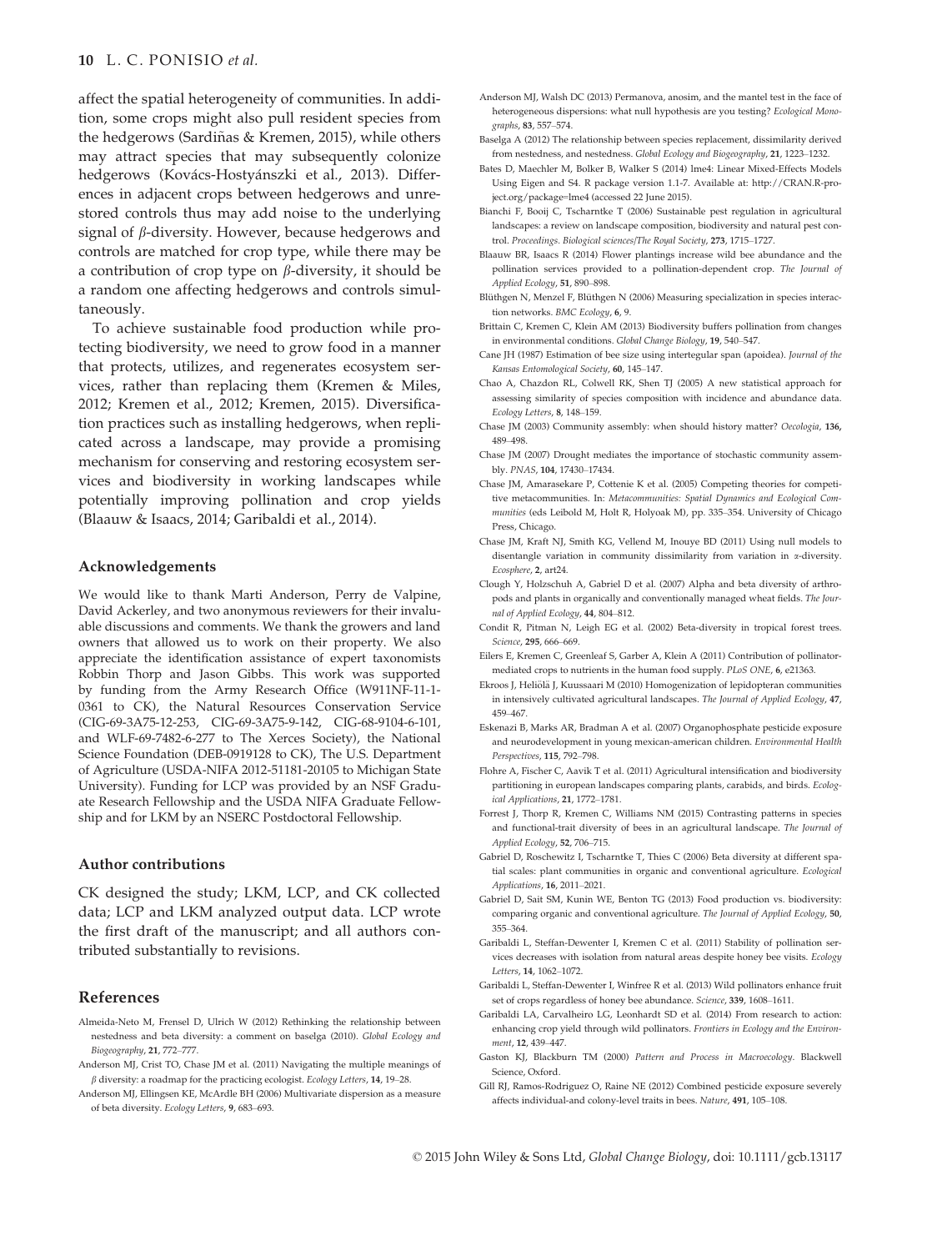- Gonthier DJ, Ennis KK, Farinas S et al. (2014) Biodiversity conservation in agriculture requires a multi-scale approach. Proceedings. Biological Sciences/The Royal Society, 281, 20141358.
- Green RE, Cornell SJ, Scharlemann JP, Balmford A (2005) Farming and the fate of wild nature. Science, 307, 550–555.
- Greenleaf S, Kremen C (2006) Wild bees enhance honey bees pollination of hybrid sunflower. Proceedings of the National Academy of Sciences of the United States of America, 103, 13890–13895.
- Hannon LE, Sisk TD (2009) Hedgerows in an agri-natural landscape: potential habitat value for native bees. Biological Conservation, 142, 2140–2154.
- Hendrickx F, Maelfait JP, Van Wingerden W et al. (2007) How landscape structure land-use intensity and habitat diversity affect components of total arthropod diversity in agricultural landscapes. The Journal of Applied Ecology, 44, 340–351.
- Hinsley S, Bellamy P (2000) The influence of hedge structure, management and landscape context on the value of hedgerows to birds: a review. Journal of Environmental Management, 60, 33–49.
- Hoehn P, Tscharntke T, Tylianakis J, Steffan-Dewenter I (2008) Functional group diversity of bee pollinators increases crop yield. Proceedings. Biological Sciences/The Royal Society, 275, 2283–2291.
- Hole D, Perkins A, Wilson J, Alexander I, Grice P, Evans A (2005) Does organic farming benefit biodiversity? Biological Conservation, 122, 113–130.
- Kehinde T, Samways MJ (2014) Management defines species turnover of bees and flowering plants in vineyards. Agricultural and Forest Entomology, 16, 95–101.
- Kennedy C, Lonsdorf E, Neel M et al. (2013) A global quantitative synthesis of local and landscape effects on wild bee pollinators in agroecosystems. Ecology Letters, 16, 584–599.
- Klein A, Brittain C, Hendrix S, Thorp R, Williams N, Kremen C (2012) Wild pollination services to california almond rely on semi-natural habitat. The Journal of Applied Ecology, 49, 723–732.
- Klein A, Mueller C, Hoehn P, Kremen C (2009) Understanding the role of species richness for pollination services. In: Biodiversity, Ecosystem Functioning, and Human Wellbeing: An Ecological and Economic Perspective (eds Shahid N, Daniel EB, Andy H, Michel L, Charles P), pp. 195–208. Oxford University Press, Oxford.
- Klein A, Vaissiere B, Cane J, Steffan-Dewenter I, Cunningham S, Kremen C, Tscharntke T (2007) Importance of pollinators in changing landscapes for world crops. Proceedings. Biological Sciences/The Royal Society, 274, 303–313.
- Kovács-Hostyánszki A, Haenke S, Batáry P, Jauker B, Báldi A, Tscharntke T, Holzschuh A (2013) Contrasting effects of mass-flowering crops on bee pollination of hedge plants at different spatial and temporal scales. Ecological Applications, 23, 1938–1946.
- Kraft NJ, Comita LS, Chase JM et al. (2011) Disentangling the drivers of  $\beta$  diversity along latitudinal and elevational gradients. Science, 333, 1755–1758.
- Kremen C (2005) Managing ecosystem services: what do we need to know about their ecology? Ecology Letters, 8, 468–479.
- Kremen C (2015) Reframing the land-sparing/land-sharing debate for biodiversity conservation. Annals of the New York Academy of Sciences, doi: 10.1111/nyas.12845.
- Kremen C, Iles A, Bacon C (2012) Diversified farming systems: an agroecological, systems-based alternative to modern industrial agriculture. Ecology and Society, 17, 44.
- Kremen C, M'Gonigle LK (2015) Small-scale restoration in intensive agricultural landscapes supports more specialized and less mobile pollinator species. The Journal of Applied Ecology, 52, 602–610.
- Kremen C, Miles A (2012) Ecosystem services in biologically diversified versus conventional farming systems: benefits, externalities, and trade-offs. Ecology and Society, 17, 40.
- Kremen C, Williams N, Thorp R (2002) Crop pollination from native bees at risk from agricultural intensification. Proceedings of the National Academy of Sciences of the United States of America, 99, 16812–16816.
- Kuznetsova A, Bruun Brockhoff P, Haubo Bojesen Christensen R (2014) lmerTest: Tests for Random and Fixed Effects for Linear Mixed Effect Models (lmer Objects of lme4 Package). R Package Version 2.0-11. Available at: http://CRAN.R-project.org/package=lmerTest (accessed 22 June 2015).
- Meyfroidt P, Carlson KM, Fagan ME et al. (2014) Multiple pathways of commodity crop expansion in tropical forest landscapes. Environmental Research Letters, 9, 074012.
- M'Gonigle L, Ponisio L, Cutler K, Kremen C (2015) Habitat restoration promotes pollinator persistence and colonization in intensively-managed agriculture. Ecological Applications, 25, 1557–1565.
- Minckley R, Cane J, Kervin L, Roulston T (1999) Spatial predictability and resource specialization of bees (hymenoptera: Apoidea) at a superabundant, widespread resource. Biological Journal of the Linnean Society. Linnean Society of London, 67, 119– 147.
- Morandin L, Kremen C (2013) Hedgerow restoration promotes pollinator populations and exports native bees to adjacent fields. Ecological Applications, 23, 829–  $820$
- Morandin LA, Long RF, Kremen C (2014) Hedgerows enhance beneficial insects on adjacent tomato fields in an intensive agricultural landscape. Agriculture, Ecosystems & Environment, 189, 164–170.
- Muir J (1916) A Thousand-Mile Walk to the Gulf. (ed. Bade WF). Houghton Mifflin Harcourt, Boston, NY.
- Ollerton J, Winfree R, Tarrant S (2011) How many flowering plants are pollinated by animals? Oikos, 120, 321–326.
- Phalan B, Onial M, Balmford A, Green RE (2011) Reconciling food production and biodiversity conservation: land sharing and land sparing compared. Science, 333, 1289–1291.
- Potts SG, Vulliamy B, Roberts S, O'Toole C, Dafni A, Ne'eman G, Willmer P (2005) Role of nesting resources in organising diverse bee communities in a mediterranean landscape. Ecological Entomology, 30, 78–85.
- Püttker T, de Arruda Bueno A, Prado PI, Pardini R (2014) Ecological filtering or random extinction Beta-diversity patterns and the importance of niche-based and neutral processes following habitat loss. Oikos, 124, 206–215.
- R Core Team (2014) R: A Language and Environment for Statistical Computing. R Foundation for Statistical Computing, Vienna, Austria. Available at: http:// www.R-project.org/ (accessed 22 June 2015).
- Ricketts T, Regetz J, Steffan-Dewenter I et al. (2008) Landscape effects on crop pollination services: are there general patterns? Ecology Letters, 11, 499–515.
- Sardinas HS, Kremen C (2014) Evaluating nesting microhabitat for ground-nesting bees using emergence traps. Basic and Applied Ecology, 15, 161–168.
- Sardiñas HS, Kremen C (2015) Pollination services from field-scale agricultural diversification may be context-dependent. Agriculture, Ecosystems & Environment, 207, 17–25.
- Schleuter D, Daufresne M, Massol F, Argillier C (2010) A user's guide to functional diversity indices. Ecological Monographs, 80, 469–484.
- Smith MR, Singh GM, Mozaffarian D, Myers SS (2015) Effects of decreases of animal pollinators on human nutrition and global health: a modelling analysis. The Lancet, doi: [10.1016/S0140-6736\(15\)61085-6.](http://dx.doi.org/10.1016/S0140-6736(15)61085-6)
- Tilman D, Fargione J, Wolff B et al. (2001) Forecasting agriculturally driven global environmental change. Science, 292, 281–284.
- Tscharntke T, Klein AM, Kruess A, Steffan-Dewenter I, Thies C (2005) Landscape perspectives on agricultural intensification and biodiversity–ecosystem service management. Ecology Letters, 8, 857–874.
- Tuck SL, Winqvist C, Mota F, Ahnström J, Turnbull LA, Bengtsson J (2014) Land-use intensity and the effects of organic farming on biodiversity: a hierarchical metaanalysis. The Journal of Applied Ecology, 00, 746–755.
- Ulrich W, Gotelli NJ (2007) Null model analysis of species nestedness patterns. Ecology, 88, 1824–1831.
- Vellend M, Verheyen K, Flinn KM et al. (2007) Homogenization of forest plant communities and weakening of species–environment relationships via agricultural land use. Jornal of Ecology, 95, 565–573.
- Villéger S, Mason NW, Mouillot D (2008) New multidimensional functional diversity indices for a multifaceted framework in functional ecology. Ecology, 89, 2290–2301.
- Whittaker RH (1960) Vegetation of the siskiyou mountains, oregon and california. Ecological Monographs, 30, 279–338.
- Williams N, Minckley R, Silveira F (2001) Variation in native bee faunas and its implications for detecting community changes. Conservation Ecology, 5, 7.
- Williams NM, Crone EE, Roulston TH, Minckley RL, Packer L, Potts SG (2010) Ecological and life-history traits predict bee species responses to environmental disturbances. Biological Conservation, 143, 2280–2291.
- Winfree R, Kremen C (2009) Are ecosystem services stabilized by differences among species? A test using crop pollination. Proceedings. Biological Sciences, 276, 229–237.
- Winfree R, Williams N, Gaines H, Ascher J, Kremen C (2008) Wild bee pollinators provide the majority of crop visitation across land-use gradients in New Jersey and Pennsylvania, USA. The Journal of Applied Ecology, 45, 793–802.